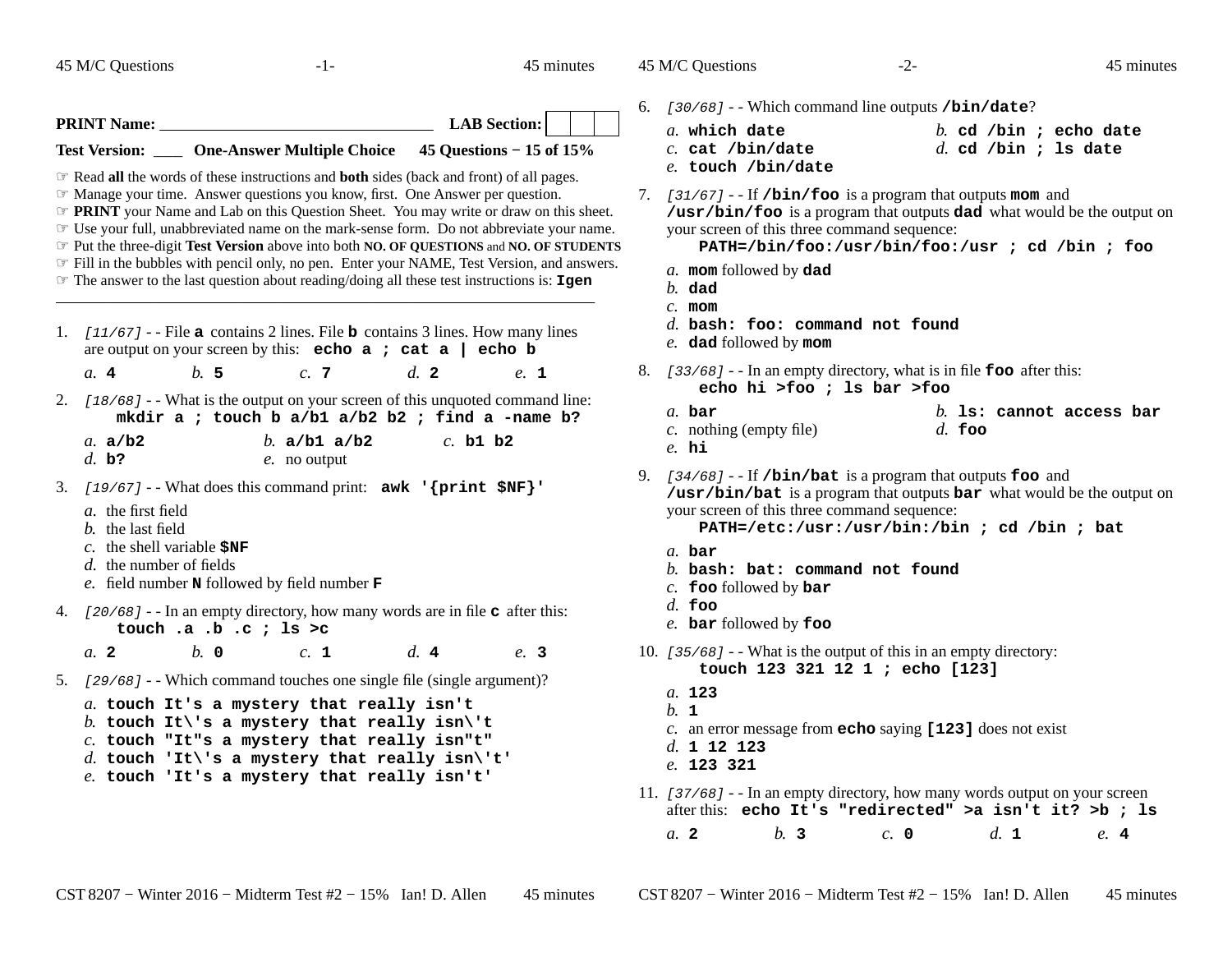45 M/C Questions

*a.* **0**

45 M/C Questions

18.

19.

| 12. [38/68] - - Create a symbolic link under / lib named sym that has target<br>$a b$ :                                                                               |  |  |  |  |  |  |  |  |
|-----------------------------------------------------------------------------------------------------------------------------------------------------------------------|--|--|--|--|--|--|--|--|
| a. $\ln$ -s /lib/sym '/lib/a b'<br>b. $\ln -s$ 'a b' '/lib/sym'<br>$c.$ ln -s '/lib/a b' /lib/sym<br>d. In -s /lib/sym 'a b'<br>$e$ . In -s a b /lib/sym              |  |  |  |  |  |  |  |  |
| 13. [38/68] - - File <b>a</b> occupies one disk block. How many disk blocks are in use<br>after this sequence of commands:<br>cpab; ln b c ; ln a e ; cp e c ; rm a b |  |  |  |  |  |  |  |  |
| $h$ 4<br>c.3<br>$d$ , 0<br>a. 2<br>e. 1                                                                                                                               |  |  |  |  |  |  |  |  |
| 14. [38/68] - - What is the output of this in an empty directory:<br>touch 1 133 .13 2 213 3 03 93 .31 ; ls [13]?                                                     |  |  |  |  |  |  |  |  |
| a. an error message from 1s saying [13]? does not exist<br>$b.$ [13]?<br>$c. 1$ 133 3<br>d. 13<br>e. 133                                                              |  |  |  |  |  |  |  |  |
| 15. [39/68] - - Dereference the following symlink $bar$ into its equivalent<br>absolute path:<br>mkdir -p /tmp/a/b ; ln -s /etc/foo /tmp/a/b/bar                      |  |  |  |  |  |  |  |  |
| a. $/etc/a/b/bar$<br>$b.$ /tmp/foo<br>$d.$ /etc/a/foo<br>$c.$ /etc/foo<br>$e.$ /etc/b/bar                                                                             |  |  |  |  |  |  |  |  |
| 16. [39/68] - - File a occupies one disk block. How many disk blocks are in use<br>after this sequence of commands:<br>cpab; ln b c ; cp c d ; cp a c                 |  |  |  |  |  |  |  |  |
| b.3<br>d. 0<br>c. 1<br>a.4<br>e. 2                                                                                                                                    |  |  |  |  |  |  |  |  |
| 17. [39/68] - - File a occupies one disk block. How many disk blocks are in use<br>after this sequence of commands:                                                   |  |  |  |  |  |  |  |  |

| <i>A</i> this sequence of communities. |  |                |  |     |  |  |                |  |      |  |
|----------------------------------------|--|----------------|--|-----|--|--|----------------|--|------|--|
| Inab; Inbe; cped; Ince; rmad           |  |                |  |     |  |  |                |  |      |  |
|                                        |  | h <sub>3</sub> |  | c.4 |  |  | d <sub>z</sub> |  | e. 1 |  |

| 45 M/C Questions                                                                                                                                                                                                                                                                                                                                                                                                                 | -4- |                        | 45 minutes |
|----------------------------------------------------------------------------------------------------------------------------------------------------------------------------------------------------------------------------------------------------------------------------------------------------------------------------------------------------------------------------------------------------------------------------------|-----|------------------------|------------|
| 18. [39/68] - - What is true about this output from $1s$ -ild foo bar?<br>816 - rwxr-xr-x 2 root root 3 Jan 24 01:03 foo<br>816 -r--r--r-- 2 root root 3 Jan 24 01:03 bar<br>a. foo and bar are two of three names for this file<br>$b$ . this output is not possible<br>$c$ . foo and bar each have three names (six names total)<br>d. foo and bar are names for the same file<br>e. foo and bar are names for different files |     |                        |            |
| 19. [40/68] - - File a occupies one disk block. How many disk blocks are in use<br>after this sequence of commands:<br>cpab; ln b c ; cp c d ; ln c e ; cp a d ; rm a c                                                                                                                                                                                                                                                          |     |                        |            |
| $h_{\perp}$<br>a, 0                                                                                                                                                                                                                                                                                                                                                                                                              | c.2 | $d_{\mathbf{r}}$ 4     | e. 3       |
| 20. $[40/68]$ - Given this long listing:<br>drwxr-xr-x 2048 bin bin 4096 Jan 2 14:22 dir<br>How many subdirectories lie immediately under dir?<br>a. 2046<br>b.4094<br>c. 2048<br>d. 4096<br>e. there is not enough information shown to answer the question                                                                                                                                                                     |     |                        |            |
| 21. $[40/67]$ - - If /bin/foo is a program that outputs mom and<br>/usr/bin/foo is a program that outputs dad what would be the output on<br>your screen of this three command sequence:<br>PATH=/bin/foo:/usr/bin/foo:/usr ; cd /bin ; ./foo                                                                                                                                                                                    |     |                        |            |
| a. bash: ./foo: no such file or directory<br>$h$ . mom<br>$c$ . dad followed by mom<br>$d.$ dad<br>e. mom followed by dad                                                                                                                                                                                                                                                                                                        |     |                        |            |
| 22. [42/68] - - Dereference the following symlink <b>bar</b> into its equivalent<br>absolute path: ln -s //a//foo /tmp/a/b/bar                                                                                                                                                                                                                                                                                                   |     |                        |            |
| $a.$ /tmp/a/b/bar                                                                                                                                                                                                                                                                                                                                                                                                                |     | b. $/\text{tmp/b/foo}$ |            |

*d.* **/tmp/foo**

22.

*c.* **/tmp/b/bar**

*e.* **/tmp/a/foo**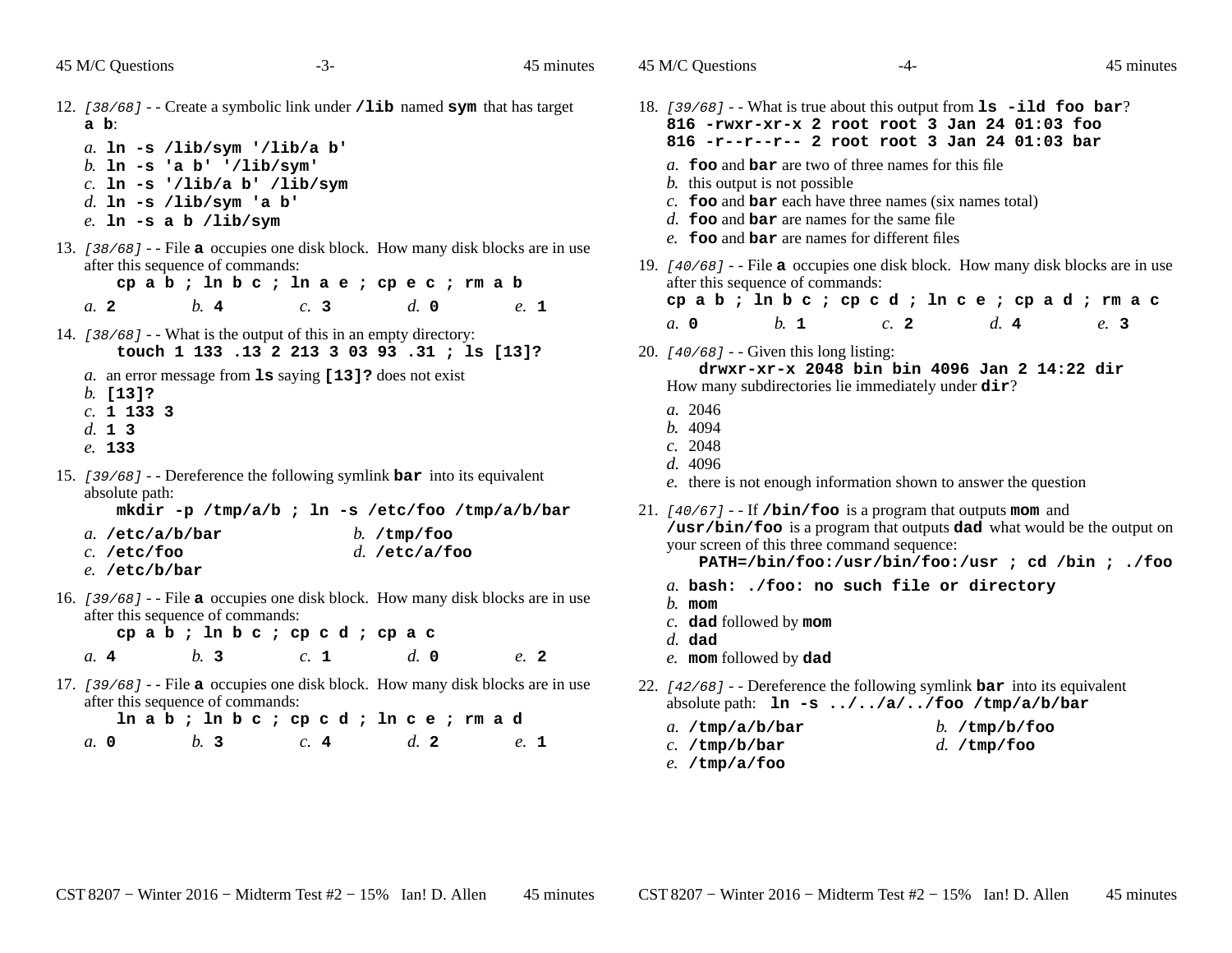|  |  | 45 M/C Questions |  |
|--|--|------------------|--|
|--|--|------------------|--|

45 M/C Questions

45 minutes

- $-5-$  45 23. [42/68] --File **<sup>a</sup>** contains 2 lines. File **<sup>b</sup>** contains 3 lines. How many lines are in file **<sup>c</sup>** after this command line: **ln a d ; ln d c ; cat a b d >c***a.* **3** *b.* **<sup>0</sup>** *c.* **<sup>4</sup>** *d.* **<sup>5</sup>** *e.* **<sup>2</sup>** 24. [42/67] --File **<sup>a</sup>** contains 2 lines. File **<sup>b</sup>** contains 3 lines. How many lines are output on your screen by this command line: **cat b | touch a***a.* **3** *b.* **<sup>1</sup>** *c.* no output *d.* **<sup>2</sup>** *e.* **<sup>5</sup>** 25. [42/68] --In **/bin** using **ls -l** shows a symbolic link **foo -> dir/bar** then dereference the absolute path of **foo** with no symbolic links: *a.* **/bin/dir/bar** *b.* **/bin/dir/bar/foo** *c.* **/foo/dir/bar** *d.* **/bin/foo/dir/bar** *e.* **/dir/bar**26. [42/68] --Which line allows the shell to find the **assignment07check**command?*a.* **PATH=\$PATH:assignment07check** *b.* **PATH=assignment07check:\$PATH** *c.* **PATH=whereis assignment07check** *d.* **PATH=\$PATH:~idallen/cst8207/16w/assignment07***e.* **PATH=which assignment07check**27. [43/68] --How many arguments are passed to the command by the shell: **foo "bar "z " bin 'luk c' " wug'i "win' 9 8***a.* **5** *b.* **<sup>6</sup>** *c.* **<sup>4</sup>** *d.* **<sup>11</sup>** *e.* **<sup>7</sup>** 28. [44/68] --File **<sup>a</sup>** contains 2 lines. File **<sup>b</sup>** contains 3 lines. How many lines are in file **<sup>c</sup>** after this command line: **cat a b >c ; cat a >>b ; sort c b >c a***a.* **8** *b.* **<sup>12</sup>** *c.* **<sup>0</sup>** *d.* **<sup>5</sup>** *e.* **<sup>7</sup>** 29.  $[44/68]$  - What is the output of this in an empty directory: **date >.abc ; touch .dog ; echo .?\*** *a.* an error message from **echo** saying **.?\*** does not exist *b.* **.abc .dog***c.* **.?\*** *d.* **.. .abc .dog***e.* **.dog***e.* **/.././bin/./rm**
	- 30. [45/68] --What command recursively finds all pathnames with a basename that begins with **foo**? *a.* **find foo\* -name** *b.* **find foo@ -print** *c.* **find foo\* -ls** *d.* **find -name "foo@"** *e.* **find -name 'foo\*'**31. [47/68] --How many arguments are passed to the command by the shell: **echo It's not hard, it's just logical.***a.* **<sup>7</sup>** *b.* **<sup>6</sup>** *c.* **<sup>3</sup>** *d.* **<sup>5</sup>** *e.* **<sup>4</sup>** 32. [47/68] - - If <sup>a</sup> shell GLOB pattern fails to match anything, the shell: *a.* gives an error message and does not execute*b.* returns the closest match to the pattern *c.* passes the pattern unchanged to the command*d.* removes the pattern and passes nothing*e*. gives a warning message but continues 33. [48/68] - - If my current directory is **/bin**, which of these pathnames is equivalent to the file name **/bin/ls**? *a.* **../bin/ls/.** *b.* **./bin/ls** *c.* **ls/.** *d.* **./../bin/ls** *e.* **/root/bin/ls**34. [48/68] --What is the link count of directory **<sup>x</sup>** after this set of successful commands? **mkdir x ; cd x ; touch a ; ln a b ; mkdir c d***a.* **5** *b.* **<sup>6</sup>** *c.* **<sup>2</sup>** *d.* **<sup>4</sup>** *e.* **<sup>3</sup>** 35. [50/68] - - If files occupy one disk block, how many disk blocks will the system free up if I remove these four file names: **111 -rw-r--r-- 2 me me 1 Jan 1 1:00 a 111 -rw-r--r-- 2 me me 1 Jan 1 1:00 b 222 -rw-r--r-- 3 me me 1 Jan 1 1:00 c 222 -rw-r--r-- 3 me me 1 Jan 1 1:00 d***a.* **<sup>4</sup>** *b.* **<sup>1</sup>** *c.* **<sup>2</sup>** *d.* **<sup>3</sup>** *e.* **<sup>0</sup>** 36. [51/68] --Which pathname always leads to the same file named: **/bin/rm***a.* **/bin/../../rm** *b.* **/bin/rm/./.** *c.* **././bin/rm***d.* **/bin/rm/../..**

CST 8207 <sup>−</sup> Winter 2016 − Midterm Test #2 − 15% Ian! D. Allen 45 minutes CST 8207 <sup>−</sup> Winter 2016 − Midterm Test #2 − 15% Ian! D. Allen 45 minutes